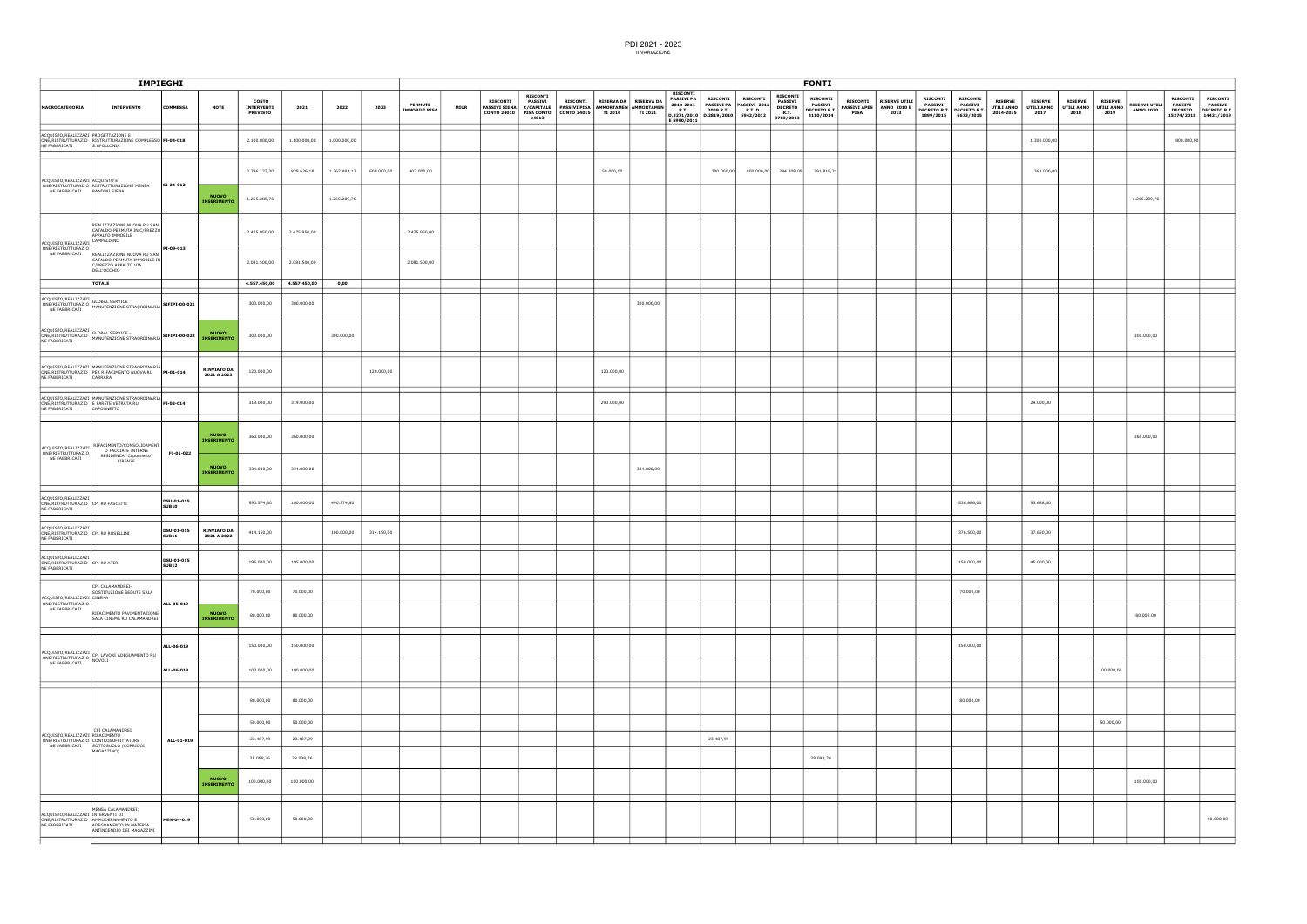|                                      |                                                                                                                                                                           | <b>IMPIEGHI</b>            |                                                                  |                                               |               |            |                           |                                        |             |                                                                   |                                                                 |                                                                                               |      |                         |                                                                    |                                      |                                                                                                   |                                                                          | <b>FONTI</b>                                                   |                                |                                                                 |                                        |                 |                             |                        |                                                                                                                  |                        |                                          |                                                                              |                                                   |
|--------------------------------------|---------------------------------------------------------------------------------------------------------------------------------------------------------------------------|----------------------------|------------------------------------------------------------------|-----------------------------------------------|---------------|------------|---------------------------|----------------------------------------|-------------|-------------------------------------------------------------------|-----------------------------------------------------------------|-----------------------------------------------------------------------------------------------|------|-------------------------|--------------------------------------------------------------------|--------------------------------------|---------------------------------------------------------------------------------------------------|--------------------------------------------------------------------------|----------------------------------------------------------------|--------------------------------|-----------------------------------------------------------------|----------------------------------------|-----------------|-----------------------------|------------------------|------------------------------------------------------------------------------------------------------------------|------------------------|------------------------------------------|------------------------------------------------------------------------------|---------------------------------------------------|
| MACROCATEGORIA                       | <b>INTERVENTO</b>                                                                                                                                                         | <b>COMMESSA</b>            | <b>NOTE</b>                                                      | <b>COSTO</b><br>INTERVENTI<br><b>PREVISTO</b> | 2021          | 2022       | 2023                      | <b>PERMUTE</b><br><b>IMMOBILI PISA</b> | <b>MIUR</b> | <b>RISCONTI</b><br>PASSIVI SIENA C/CAPITALE<br><b>CONTO 24010</b> | <b>RISCONTI</b><br><b>PASSIVI</b><br><b>PISA CONTO</b><br>24013 | RISCONTI RISERVA DA RISERVA DA<br>PASSIVI PISA AMMORTAMEN AMMORTAMEN<br>CONTO 24015   TI 2016 |      | <b>TI 2021</b>          | <b>RISCONTI</b><br><b>PASSIVI PA</b><br><b>R.T.</b><br>E 5990/2011 | <b>RISCONTI</b><br>2009 R.T. R.T. D. | <b>RISCONTI</b><br>2010-2011   PASSIVI PA   PASSIVI 2012<br>$D.3271/2010$ $D.2819/2010$ 5942/2012 | <b>RISCONTI</b><br>PASSIVI<br><b>DECRETO</b><br><b>R.T.</b><br>3783/2013 | <b>RISCONTI</b><br><b>PASSIVI</b><br>DECRETO R.T.<br>4110/2014 | <b>RISCONTI</b><br><b>PISA</b> | <b>RISERVE UTILI</b><br><b>PASSIVI APES</b> ANNO 2010 E<br>2013 | <b>RISCONTI</b><br>1899/2015 6673/2015 | <b>RISCONTI</b> | <b>RISERVE</b><br>2014-2015 | <b>RISERVE</b><br>2017 | <b>RISERVE</b><br>PASSIVI PASSIVI THE MARINE THE MARINE THE RESERVE DECRETO R.T. DECRETO R.T. UTILI ANNO<br>2018 | <b>RISERVE</b><br>2019 | <b>RISERVE UTILI</b><br><b>ANNO 2020</b> | <b>RISCONTI</b><br><b>PASSIVI</b><br><b>DECRETO</b><br>15274/2018 14421/2019 | <b>RISCONTI</b><br>PASSIVI<br><b>DECRETO R.T.</b> |
|                                      | ACQUISTO/REALIZZAZI<br>ONE/RISTRUTTURAZIO RIPRISTINO DELLA RU TOLOMEI <b>ALL-03-021</b><br>--- caproscati                                                                 |                            |                                                                  | 229.319,00                                    | 229.319,00    |            |                           |                                        |             |                                                                   |                                                                 |                                                                                               |      |                         |                                                                    |                                      |                                                                                                   |                                                                          |                                                                |                                |                                                                 |                                        |                 |                             |                        |                                                                                                                  | 229.319,00             |                                          |                                                                              |                                                   |
|                                      | ACQUISTO/REALIZZAZI<br>ONE/RISTRUTTURAZIO PROGETTAZIONI LAVORI CPI<br>CONCLETE 2016                                                                                       | DSU-01-015<br>SUB4         | <b>NUOVO</b><br><b>INSERIMENTO</b>                               | 505.000,00                                    | 505.000,00    |            |                           |                                        |             |                                                                   |                                                                 |                                                                                               |      | 505.000,00              |                                                                    |                                      |                                                                                                   |                                                                          |                                                                |                                |                                                                 |                                        |                 |                             |                        |                                                                                                                  |                        |                                          |                                                                              |                                                   |
| ACQUISTO/REALIZZAZI<br>NE FABBRICATI | ONE/RISTRUTTURAZIO CPI RU MARISCOGLIO                                                                                                                                     | DSU-01-015<br><b>SUB13</b> |                                                                  | 748.000,00                                    | 748.000,00    |            |                           |                                        |             |                                                                   |                                                                 |                                                                                               |      |                         |                                                                    |                                      |                                                                                                   |                                                                          |                                                                |                                |                                                                 |                                        | 680.000,00      |                             | 68.000,00              |                                                                                                                  |                        |                                          |                                                                              |                                                   |
| ACQUISTO/REALIZZAZI<br>NE FABBRICATI | ONE/RISTRUTTURAZIO CPI RU FONTEBRANDA                                                                                                                                     | DSU-01-015<br><b>SUB14</b> |                                                                  | 280.000,00                                    | 280.000,00    |            |                           |                                        |             |                                                                   |                                                                 | 280.000,00                                                                                    |      |                         |                                                                    |                                      |                                                                                                   |                                                                          |                                                                |                                |                                                                 |                                        |                 |                             |                        |                                                                                                                  |                        |                                          |                                                                              |                                                   |
| NE FABBRICATI                        | MENSA MARTIRI:<br>ACQUISTO/REALIZZAZI REALIZZAZIONE IMPIANTI DI<br>ONE/RISTRUTTURAZIO AREAZIONE/CLIMATIZZAZIONE MEN-02-019<br>LOCALI NUOVO SPOGLIATOIO<br>UOMINI E CUCINA |                            | <b>RIDESTINATO a</b><br>seguito di<br>eliminazione<br>MEN-01-019 | 160.000,00                                    | 160.000,00    |            |                           |                                        |             |                                                                   |                                                                 |                                                                                               |      |                         |                                                                    |                                      |                                                                                                   |                                                                          |                                                                |                                |                                                                 |                                        |                 |                             |                        |                                                                                                                  |                        |                                          |                                                                              | 160.000,00                                        |
| ONE/RISTRUTTURAZIO<br>NE FABBRICATI  | INTERVENTI DI RIPRISTINO<br>ACQUISTO/REALIZZAZI FUNZIONALITA' DELLE AREE<br>SOMMINISTRAZIONE<br>CONSUMAZIONE MENSE A<br><b>GESTIONE DIRETTA</b>                           | MEN-03-019                 | <b>RINVIATO DA</b><br>2021 A 2022                                | 155.000,00                                    |               | 155.000,00 |                           |                                        |             |                                                                   |                                                                 |                                                                                               |      |                         |                                                                    |                                      |                                                                                                   |                                                                          |                                                                |                                |                                                                 |                                        |                 |                             |                        |                                                                                                                  |                        |                                          |                                                                              | 155.000,00                                        |
|                                      | ACQUISTO/REALIZZAZI RESIDENZA SPERANDIE:<br>ONE/RISTRUTTURAZIO RIFACIMENTO FINESTRE E                                                                                     | ALL-04-019                 |                                                                  | 250.000,00                                    | 250.000,00    |            |                           |                                        |             |                                                                   |                                                                 |                                                                                               |      |                         |                                                                    |                                      |                                                                                                   |                                                                          |                                                                |                                |                                                                 |                                        |                 |                             |                        |                                                                                                                  |                        |                                          |                                                                              | 250.000,00                                        |
| NE FABBRICATI PERSIANE               |                                                                                                                                                                           |                            | <b>NUOVO</b><br><b>INSERIMENTO</b>                               | 50.000,00                                     | 50.000,00     |            |                           |                                        |             |                                                                   |                                                                 |                                                                                               |      |                         |                                                                    |                                      |                                                                                                   |                                                                          |                                                                |                                |                                                                 |                                        |                 |                             |                        |                                                                                                                  |                        | 50.000,00                                |                                                                              |                                                   |
| NE FABBRICATI                        | ACQUISTO/REALIZZAZI INTERVENTI INTEGRATIVI SU<br>ONE/RISTRUTTURAZIO LAVORI IN FASE DI<br>COMPLETAMENTO                                                                    | DSU-03-021                 |                                                                  | 30.000,00                                     | 30.000,00     |            |                           |                                        |             |                                                                   |                                                                 |                                                                                               |      |                         |                                                                    |                                      |                                                                                                   |                                                                          |                                                                |                                |                                                                 |                                        |                 |                             |                        |                                                                                                                  | 30.000,00              |                                          |                                                                              |                                                   |
| NE FABBRICATI                        | ACQUISTO/REALIZZAZI RIFACIMENTO SIGILLATURE<br>ONE/RISTRUTTURAZIO PANNELLI PREFABBRICATI<br>FACCIATE TORRI CALAMANDREI                                                    | ALL-01-022                 | <b>NUOVO</b><br><b>INSERIMENTO</b>                               | 220.000,00                                    |               | 220.000,00 |                           |                                        |             |                                                                   |                                                                 |                                                                                               |      |                         |                                                                    |                                      |                                                                                                   |                                                                          |                                                                |                                |                                                                 |                                        |                 |                             |                        |                                                                                                                  |                        | 220.000,00                               |                                                                              |                                                   |
| FABBRICATI                           | TOTALE ACQUISTO/REALIZZAZIONE/RISTRUTTURAZIONE                                                                                                                            |                            |                                                                  | 17.010.497,41                                 | 11.077.991,93 |            | 4.898.355,48 1.034.150,00 | 4.964.450,00                           | 0,00        | 0,00                                                              | 0,00                                                            | 280.000,00                                                                                    |      | 460.000,00 1.139.000,00 | 0,00                                                               |                                      | 223.487,99 800.000,00 284.308,09 819.917,97                                                       |                                                                          |                                                                | 0,00                           | 0,00                                                            | 0,00                                   | 2.043.386,00    | 0,00                        | 1.796.338,60           | 0,00                                                                                                             | 409.319,00             |                                          |                                                                              | 2.375.289,76 800.000,00 615.000,00 9.943.559,42   |
| E ARREDI                             | ATTREZZATURE, MOBILI NUOVI ARREDI PER RU SAN<br>CATALDO                                                                                                                   | PI-01-020                  |                                                                  | 1.270.000,00                                  | 1.270.000,00  |            |                           |                                        |             |                                                                   |                                                                 |                                                                                               |      |                         |                                                                    |                                      |                                                                                                   |                                                                          |                                                                |                                |                                                                 |                                        |                 |                             |                        | 1.270.000,00                                                                                                     |                        |                                          |                                                                              |                                                   |
| E ARREDI                             | ATTREZZATURE, MOBILI SOSTITUZIONE ARREDI VETUSTI ALL-01-020<br>VARIE R.U.                                                                                                 |                            |                                                                  | 347.927,77                                    | 347.927,77    |            |                           |                                        |             |                                                                   |                                                                 |                                                                                               |      |                         |                                                                    |                                      |                                                                                                   |                                                                          |                                                                |                                |                                                                 |                                        |                 |                             |                        | 347.927,77                                                                                                       |                        |                                          |                                                                              |                                                   |
| E ARREDI<br>$\overline{\phantom{a}}$ | ATTREZZATURE, MOBILI SOSTITUZIONE SCOOTER VARI  DSU-12-021<br>SERVIZI DELL'AZIENDA                                                                                        |                            |                                                                  | 16.330,26                                     | 16.330,26     |            |                           |                                        |             |                                                                   |                                                                 |                                                                                               |      |                         |                                                                    |                                      |                                                                                                   |                                                                          |                                                                |                                |                                                                 |                                        |                 |                             | 16.330,26              |                                                                                                                  |                        |                                          |                                                                              |                                                   |
| └<br>the control of the control of   | ATTREZZATURE, MOBILI DISPOSITIVI PER LA SICUREZZA <b>DSU-13-021</b>                                                                                                       |                            |                                                                  | 12.000,00                                     | 12.000,00     |            |                           |                                        |             |                                                                   |                                                                 |                                                                                               |      |                         |                                                                    |                                      |                                                                                                   |                                                                          |                                                                |                                |                                                                 |                                        |                 |                             | 12.000,00              |                                                                                                                  |                        |                                          |                                                                              |                                                   |
|                                      | TOTALE ATTREZZATURE, MOBILI E ARREDI                                                                                                                                      |                            |                                                                  | 1.646.258,03                                  | 1.646.258,03  | 0,00       | 0,00                      | 0,00                                   | 0,00        | 0,00                                                              | 0,00                                                            | 0,00                                                                                          | 0,00 | 0,00                    | 0,00                                                               | 0,00                                 | 0,00                                                                                              | 0,00                                                                     | 0,00                                                           | 0,00                           | 0,00                                                            | 0,00                                   | 0,00            | 0,00                        | 28.330,26              | 1.617.927,77                                                                                                     | 0,00                   | 0,00                                     | 0,00                                                                         | 0,00                                              |
| —<br>E MANUTENZIONE<br>STRAORDINARIA | IMPIANTI, MACCHINARI<br>SOSTITUZIONE CENTRALI<br>TERMICHE R.U. SPERANDIE                                                                                                  | CT-05-018                  |                                                                  | 72.000,00                                     | 72.000,00     |            |                           |                                        |             |                                                                   |                                                                 | 72.000,00                                                                                     |      |                         |                                                                    |                                      |                                                                                                   |                                                                          |                                                                |                                |                                                                 |                                        |                 |                             |                        |                                                                                                                  |                        |                                          |                                                                              |                                                   |
| —<br>STRAORDINARIA<br>_____          | IMPIANTI, MACCHINARI<br>SOSTITUZIONE CENTRALI<br>TERMICHE R.U. SAN MARCO                                                                                                  | CT-06-018                  | <b>ANTICIPATA</b><br>2021                                        | 75.000,00                                     | 75.000,00     |            |                           |                                        |             |                                                                   |                                                                 | 75.000,00                                                                                     |      |                         |                                                                    |                                      |                                                                                                   |                                                                          |                                                                |                                |                                                                 |                                        |                 |                             |                        |                                                                                                                  |                        |                                          |                                                                              |                                                   |
| E MANUTENZIONE<br>STRAORDINARIA      | <b>IMPIANTI, MACCHINARI</b><br>E MANUTENZIONE <b>RU FASCETTI SISTEMA DI</b><br>VIDEOPROIEZIONE SALA CINEMA ALL-02-019                                                     |                            | <b>RINVIATO DA</b><br>2021 A 2022                                | 35.031,36                                     |               | 35.031,36  |                           |                                        |             |                                                                   |                                                                 |                                                                                               |      |                         |                                                                    |                                      |                                                                                                   |                                                                          |                                                                |                                |                                                                 |                                        |                 |                             |                        |                                                                                                                  |                        |                                          |                                                                              | 35.031,36                                         |
| E MANUTENZIONE<br>STRAORDINARIA      | IMPIANTI, MACCHINARI<br>NUOVE ATTREZZATURE PER<br>RIDUZIONE PLASTICA                                                                                                      | MEN-01-020                 | <b>RINVIATO DA</b><br>2021 A 2022                                | 200.000,00                                    |               | 200.000,00 |                           |                                        |             |                                                                   |                                                                 |                                                                                               |      |                         |                                                                    |                                      |                                                                                                   |                                                                          |                                                                |                                |                                                                 |                                        |                 |                             |                        | 155.000,00                                                                                                       |                        |                                          |                                                                              | 45.000,00                                         |
|                                      | IMPIANTI, MACCHINARI IMPLEMENTAZIONE/SOSTITUZIO<br>E MANUTENZIONE NE IMPIANTI CONNETTIVITA'                                                                               | ALL-02-021                 |                                                                  | 33.245,64                                     | 33.245,64     |            |                           |                                        |             |                                                                   |                                                                 |                                                                                               |      |                         |                                                                    |                                      | 33.245,64                                                                                         |                                                                          |                                                                |                                |                                                                 |                                        |                 |                             |                        |                                                                                                                  |                        |                                          |                                                                              |                                                   |
| STRAORDINARIA                        | VARIE RESIDENZE                                                                                                                                                           | ALL-02-021                 |                                                                  | 80.000,00                                     | 80.000,00     |            |                           |                                        |             |                                                                   |                                                                 |                                                                                               |      |                         |                                                                    |                                      |                                                                                                   |                                                                          |                                                                |                                |                                                                 |                                        |                 |                             |                        |                                                                                                                  | 80.000,00              |                                          |                                                                              |                                                   |
|                                      |                                                                                                                                                                           |                            |                                                                  |                                               |               |            |                           |                                        |             |                                                                   |                                                                 |                                                                                               |      |                         |                                                                    |                                      |                                                                                                   |                                                                          |                                                                |                                |                                                                 |                                        |                 |                             |                        |                                                                                                                  |                        |                                          |                                                                              |                                                   |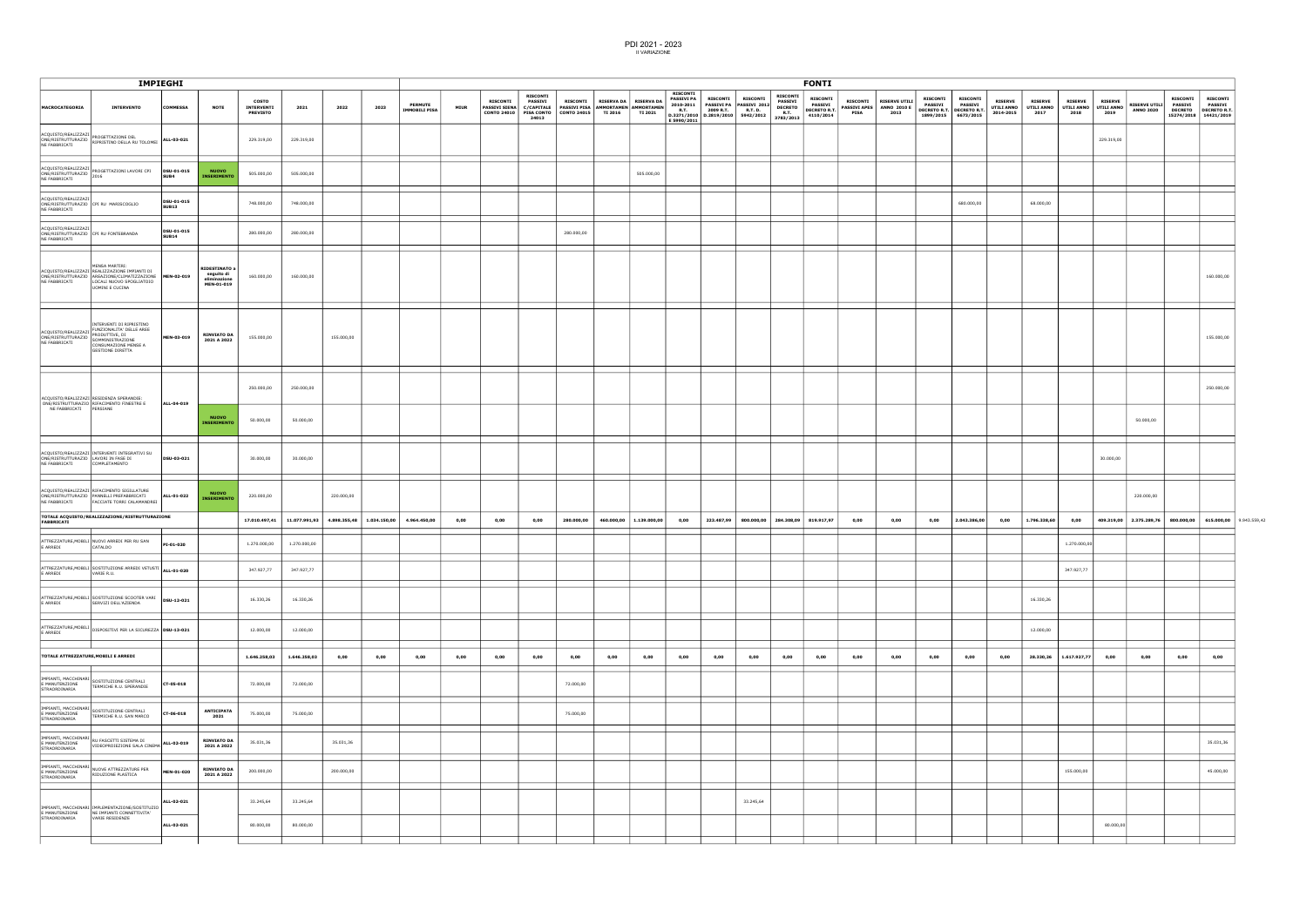|                                                                                              |                                                                                                                                                                                                           | <b>IMPIEGHI</b>    |                                    |                                               |                            |              |              |                                        |              |                                                               |                                                                                      |                                                                             |                |                                    |                                                                                 |                                                         |                                                                           |                                                                                 | <b>FONTI</b>                                                          |                                |                                                                   |                                                                       |                                                                       |                                             |                                             |                                      |                                      |                                          |                                                                                        |                                                                                   |
|----------------------------------------------------------------------------------------------|-----------------------------------------------------------------------------------------------------------------------------------------------------------------------------------------------------------|--------------------|------------------------------------|-----------------------------------------------|----------------------------|--------------|--------------|----------------------------------------|--------------|---------------------------------------------------------------|--------------------------------------------------------------------------------------|-----------------------------------------------------------------------------|----------------|------------------------------------|---------------------------------------------------------------------------------|---------------------------------------------------------|---------------------------------------------------------------------------|---------------------------------------------------------------------------------|-----------------------------------------------------------------------|--------------------------------|-------------------------------------------------------------------|-----------------------------------------------------------------------|-----------------------------------------------------------------------|---------------------------------------------|---------------------------------------------|--------------------------------------|--------------------------------------|------------------------------------------|----------------------------------------------------------------------------------------|-----------------------------------------------------------------------------------|
| <b>MACROCATEGORIA</b>                                                                        | <b>INTERVENTO</b>                                                                                                                                                                                         | <b>COMMESSA</b>    | <b>NOTE</b>                        | COSTO<br>INTERVENTI<br><b>PREVISTO</b>        | 2021                       | 2022         | 2023         | <b>PERMUTE</b><br><b>IMMOBILI PISA</b> | <b>MIUR</b>  | <b>RISCONTI</b><br><b>PASSIVI SIENA</b><br><b>CONTO 24010</b> | <b>RISCONTI</b><br><b>PASSIVI</b><br>C/CAPITALE<br><b>PISA CONTO</b><br>24013        | <b>RISCONTI</b><br>PASSIVI PISA AMMORTAMEN AMMORTAMEN<br>CONTO 24015        | <b>TI 2016</b> | RISERVA DA   RISERVA DA<br>TI 2021 | <b>RISCONTI</b><br><b>PASSIVI PA</b><br>2010-2011<br><b>R.T.</b><br>E 5990/2011 | <b>RISCONTI</b><br>2009 R.T.<br>D.3271/2010 D.2819/2010 | <b>RISCONTI</b><br>PASSIVI PA PASSIVI 2012<br><b>R.T. D.</b><br>5942/2012 | <b>RISCONTI</b><br><b>PASSIVI</b><br><b>DECRETO</b><br><b>R.T.</b><br>3783/2013 | <b>RISCONTI</b><br><b>PASSIVI</b><br><b>DECRETO R.T.</b><br>4110/2014 | <b>RISCONTI</b><br>PISA        | <b>RISERVE UTILI</b><br>PASSIVI APES   ANNO 2010 E<br>2013        | <b>RISCONTI</b><br><b>PASSIVI</b><br><b>DECRETO R.T.</b><br>1899/2015 | <b>RISCONTI</b><br><b>PASSIVI</b><br><b>DECRETO R.T.</b><br>6673/2015 | <b>RISERVE</b><br>UTILI ANNO<br>2014-2015   | <b>RISERVE</b><br>UTILI ANNO<br>2017        | <b>RISERVE</b><br>UTILI ANNO<br>2018 | <b>RISERVE</b><br>UTILI ANNO<br>2019 | <b>RISERVE UTILI</b><br><b>ANNO 2020</b> | <b>RISCONTI</b><br><b>PASSIVI</b><br><b>DECRETO</b>                                    | <b>RISCONTI</b><br><b>PASSIVI</b><br><b>DECRETO R.T.</b><br>15274/2018 14421/2019 |
| IMPIANTI, MACCHINARI<br>E MANUTENZIONE<br>STRAORDINARIA                                      | IMPIANTI CONTROLLO ACCESSI  DSU-02-021<br>PER R.U. E SEDI                                                                                                                                                 |                    |                                    | 80.000,00                                     | 80.000,00                  |              |              |                                        |              |                                                               |                                                                                      |                                                                             |                |                                    |                                                                                 |                                                         |                                                                           |                                                                                 |                                                                       |                                |                                                                   |                                                                       |                                                                       |                                             |                                             |                                      | 80.000,00                            |                                          |                                                                                        |                                                                                   |
| IMPIANTI, MACCHINARI<br>E MANUTENZIONE                                                       | CPI ADEGUAMENTO CABINA                                                                                                                                                                                    | AC-02-021          |                                    | 99.051,00                                     | 99.051,00                  |              |              |                                        |              |                                                               |                                                                                      |                                                                             |                |                                    |                                                                                 |                                                         |                                                                           |                                                                                 |                                                                       |                                |                                                                   |                                                                       |                                                                       |                                             | 99.051,00                                   |                                      |                                      |                                          |                                                                                        |                                                                                   |
| STRAORDINARIA                                                                                | ELETTRICA SEDE VIALE GRAMSCI                                                                                                                                                                              | AC-02-021          |                                    | 25.000,00                                     | 25.000,00                  |              |              |                                        |              |                                                               |                                                                                      |                                                                             |                |                                    |                                                                                 |                                                         |                                                                           |                                                                                 |                                                                       |                                |                                                                   |                                                                       |                                                                       |                                             |                                             |                                      | 25.000,00                            |                                          |                                                                                        |                                                                                   |
| IMPIANTI, MACCHINARI<br>E MANUTENZIONE<br>STRAORDINARIA                                      | ACQUISTO/EVOLUZIONE<br>SOFTWARE                                                                                                                                                                           | DSU-10-021         |                                    | 65.991,57                                     | 65.991,57                  |              |              |                                        |              | 65.991,57                                                     |                                                                                      |                                                                             |                |                                    |                                                                                 |                                                         |                                                                           |                                                                                 |                                                                       |                                |                                                                   |                                                                       |                                                                       |                                             |                                             |                                      |                                      |                                          |                                                                                        |                                                                                   |
| IMPIANTI, MACCHINARI<br>E MANUTENZIONE<br>STRAORDINARIA                                      | IMPREVISTI ESIGENZE<br>INFORMATICHE                                                                                                                                                                       | DSU-11-021         |                                    | 30.000,00                                     | 30.000,00                  |              |              |                                        |              | 30.000,00                                                     |                                                                                      |                                                                             |                |                                    |                                                                                 |                                                         |                                                                           |                                                                                 |                                                                       |                                |                                                                   |                                                                       |                                                                       |                                             |                                             |                                      |                                      |                                          |                                                                                        |                                                                                   |
| E MANUTENZIONE<br>STRAORDINARIA                                                              | IMPIANTI, MACCHINARI INTERVENTI E IMPIANTI PER LA<br>CONNETTIVITA' INTERNET DELLE   DSU-02-022<br>RESIDENZE UNIVERSITARIE                                                                                 |                    | <b>NUOVO</b><br><b>INSERIMENT</b>  | 190.000,00                                    |                            | 190.000,00   |              |                                        |              |                                                               |                                                                                      |                                                                             |                |                                    |                                                                                 |                                                         |                                                                           |                                                                                 |                                                                       |                                |                                                                   |                                                                       |                                                                       |                                             |                                             |                                      |                                      | 190.000,00                               |                                                                                        |                                                                                   |
| E MANUTENZIONE<br>STRAORDINARIA                                                              | IMPIANTI, MACCHINARI INTERVENTI E IMPIANTI PER LA<br>REALIZZAZIONE DEL SISTEMA   DSU-03-022<br>DISASTER RECOVERY                                                                                          |                    | <b>NUOVO</b><br><b>INSERIMENT</b>  | 50.000,00                                     |                            | 50.000,00    |              |                                        |              |                                                               |                                                                                      |                                                                             |                |                                    |                                                                                 |                                                         |                                                                           |                                                                                 |                                                                       |                                |                                                                   |                                                                       |                                                                       |                                             |                                             |                                      |                                      | 50.000,00                                |                                                                                        |                                                                                   |
| IMPIANTI, MACCHINARI<br>E MANUTENZIONE<br>STRAORDINARIA                                      | MENSE MARTIRI E<br>CALAMANDREI:<br>REVISIONE/SOSTITUZIONE<br>ASCENSORI E MONTACARICHI                                                                                                                     | MEN-02-022         | <b>NUOVO</b><br><b>INSERIMENTO</b> | 160.000,00                                    |                            | 160.000,00   |              |                                        |              |                                                               |                                                                                      |                                                                             |                |                                    |                                                                                 |                                                         |                                                                           |                                                                                 |                                                                       |                                |                                                                   |                                                                       |                                                                       |                                             |                                             |                                      |                                      | 160.000,00                               |                                                                                        |                                                                                   |
| IMPIANTI, MACCHINARI<br>E MANUTENZIONE<br>STRAORDINARIA                                      | FORNITURA E INSTALLAZIONE DI<br>DISPOSITIVI PER<br>L'AUTORIZZAZIONE<br>ALL'ACCESSO E<br>VIDEOSORVEGLIANZA NELLE<br>SEDI AZIENDALI (SEDI<br>AMMINISTRATIVE E PUNTI<br>RISTORO A GESTIONE DIRETTA)          | DSU-04-022         | <b>NUOVO</b><br><b>INSERIMENTO</b> | 130.000,00                                    |                            | 130.000,00   |              |                                        |              |                                                               |                                                                                      |                                                                             |                |                                    |                                                                                 |                                                         |                                                                           |                                                                                 |                                                                       |                                |                                                                   |                                                                       |                                                                       |                                             |                                             |                                      |                                      | 130.000,00                               |                                                                                        |                                                                                   |
| IMPIANTI, MACCHINARI<br>E MANUTENZIONE<br>STRAORDINARIA                                      | IMPIANTI E ATTREZZATURE PER MEN-01-022<br>IL SERVIZIO RISTORAZIONE                                                                                                                                        |                    | <b>NUOVO</b><br><b>NSERIMENT</b>   | 140.000,00                                    |                            | 140.000,00   |              |                                        |              |                                                               |                                                                                      |                                                                             |                |                                    |                                                                                 |                                                         |                                                                           |                                                                                 |                                                                       |                                |                                                                   |                                                                       |                                                                       |                                             |                                             |                                      |                                      | 140.000,00                               |                                                                                        |                                                                                   |
| <b>STRAORDINARIA</b>                                                                         | TOTALE IMPIANTI, MACCHINARI E MANUTENZIONE                                                                                                                                                                |                    |                                    | 1.465.319,57                                  | 560.288,21                 | 905.031,36   | 0,00         | 0,00                                   | 0,00         | 95.991,57                                                     | 0,00                                                                                 | 147.000,00                                                                  | 0,00           | 0,00                               | 0,00                                                                            | 0,00                                                    | 33.245,64                                                                 | 0,00                                                                            | 0,00                                                                  | 0,00                           | 0,00                                                              | 0,00                                                                  | 0,00                                                                  | 0,00                                        | 99.051,00                                   | 155.000,00                           | 185.000,00                           | 670.000,00                               | 0,00                                                                                   | 80.031,36                                                                         |
| <b>TOTALE PDI 2021-2023</b>                                                                  |                                                                                                                                                                                                           |                    |                                    | 20.122.075,01                                 | 13.284.538,17              | 5.803.386,84 | 1.034.150,00 | 4.964.450,00                           | 0,00         | 95.991,57                                                     | 0,00                                                                                 | 427.000,00                                                                  |                | 460.000,00 1.139.000,00            | 0,00                                                                            | 223.487,99                                              | 833.245,64                                                                | 284.308,09                                                                      | 819.917,97                                                            | 0,00                           | 0,00                                                              | 0,00                                                                  | 2.043.386,00                                                          | 0,00                                        | 1.923.719,86                                | 1.772.927,77                         | 594.319,00                           | 3.045.289,76                             | 800.000,00                                                                             | 695.031,36                                                                        |
|                                                                                              |                                                                                                                                                                                                           |                    |                                    |                                               |                            |              |              |                                        |              |                                                               |                                                                                      | INTERVENTI IN CORSO DI ATTUAZIONE PRECEDENTI PDI                            |                |                                    |                                                                                 |                                                         |                                                                           |                                                                                 |                                                                       |                                |                                                                   |                                                                       |                                                                       |                                             |                                             |                                      |                                      |                                          |                                                                                        |                                                                                   |
| MACROCATEGORIA                                                                               | <b>INTERVENTO</b>                                                                                                                                                                                         | <b>COMMESSA</b>    | <b>NOTE</b>                        | COSTO<br><b>INTERVENTI</b><br><b>PREVISTO</b> | 2021                       | 2022         | 2023         | <b>PERMUTE</b><br>IMMOBILI PISA        | <b>MIUR</b>  | <b>RISCONTI</b><br><b>PASSIVI SIENA</b><br><b>CONTO 24010</b> | <b>RISCONTI</b><br><b>PASSIVI</b><br><b>C/CAPITALE</b><br><b>PISA CONTO</b><br>24013 | <b>RISCONTI</b><br>PASSIVI PISA AMMORTAMEN AMMORTAMEN<br><b>CONTO 24015</b> | <b>TI 2016</b> | RISERVA DA   RISERVA DA<br>TI 2019 | <b>RISCONTI</b><br><b>PASSIVI PA</b><br>2010-2011<br><b>R.T.</b><br>E 5990/2011 | <b>RISCONTI</b><br>2009 R.T.<br>D.3271/2010 D.2819/2010 | <b>RISCONTI</b><br>PASSIVI PA PASSIVI 2012<br><b>R.T. D.</b><br>5942/2012 | <b>RISCONTI</b><br><b>PASSIVI</b><br><b>DECRETO</b><br><b>R.T.</b><br>3783/2013 | <b>RISCONTI</b><br>PASSIVI<br><b>DECRETO R.T.</b><br>4110/2014        | <b>RISCONTI</b><br><b>PISA</b> | <b>RISERVE UTILI</b><br>PASSIVI APES   ANNO 2010 -<br>2012 - 2013 | <b>RISCONTI</b><br>PASSIVI<br><b>DECRETO R.T.</b><br>1899/2015        | <b>RISCONTI</b><br>PASSIVI<br><b>DECRETO R.T.</b><br>6673/2015        | <b>RISERVE</b><br>UTILI ANNO<br>2014 - 2015 | <b>RISERVE</b><br><b>UTILI ANNO</b><br>2017 | <b>RISERVE</b><br>UTILI ANNO<br>2018 | <b>RISERVE</b><br>UTILI ANNO<br>2019 | <b>RISERVE UTILI</b><br><b>ANNO 2020</b> | <b>RISCONTI</b><br><b>PASSIVI</b><br><b>DECRETO R.T.</b><br>13032/2018 e<br>15274/2018 | <b>RISCONTI</b><br><b>PASSIVI</b><br><b>DECRETO R.T.</b><br>14421/2019            |
| ACQUISTO/REALIZZAZI PROGETTAZIONE E<br>NE FABBRICATI                                         | ONE/RISTRUTTURAZIO RISTRUTTURAZIONE COMPLESSO FI-04-018<br>S.APOLLONIA                                                                                                                                    |                    |                                    | 200.000,00                                    | 200.000,00                 |              |              |                                        |              |                                                               |                                                                                      |                                                                             |                |                                    |                                                                                 |                                                         |                                                                           |                                                                                 |                                                                       |                                |                                                                   |                                                                       |                                                                       |                                             | 200.000,00                                  |                                      |                                      |                                          |                                                                                        |                                                                                   |
| ACQUISTO/REALIZZAZI ACQUISTO E                                                               | ONE/RISTRUTTURAZIO RISTRUTTURAZIONE MENSA                                                                                                                                                                 | SI-24-012          | <b>RESIDUO</b>                     | 23.598,39                                     | 23.598,39                  |              |              |                                        |              |                                                               |                                                                                      |                                                                             |                |                                    |                                                                                 |                                                         | 23.598,39                                                                 |                                                                                 |                                                                       |                                |                                                                   |                                                                       |                                                                       |                                             |                                             |                                      |                                      |                                          |                                                                                        |                                                                                   |
| NE FABBRICATI BANDINI SIENA                                                                  |                                                                                                                                                                                                           |                    | <b>RESIDUO</b>                     | 24.648,14                                     | 24.648,14                  |              |              |                                        |              |                                                               |                                                                                      |                                                                             | 24.648,14      |                                    |                                                                                 |                                                         |                                                                           |                                                                                 |                                                                       |                                |                                                                   |                                                                       |                                                                       |                                             |                                             |                                      |                                      |                                          |                                                                                        |                                                                                   |
|                                                                                              | REALIZZAZIONE NUOVA RU SAN                                                                                                                                                                                |                    |                                    | 158.245,68                                    | 158.245,68                 |              |              |                                        | 158.245,68   |                                                               |                                                                                      |                                                                             |                |                                    |                                                                                 |                                                         |                                                                           |                                                                                 |                                                                       |                                |                                                                   |                                                                       |                                                                       |                                             |                                             |                                      |                                      |                                          |                                                                                        |                                                                                   |
| ACQUISTO/REALIZZAZI<br>ONE/RISTRUTTURAZIO<br>NE FABBRICATI                                   | CATALDO                                                                                                                                                                                                   | PI-09-013          | <b>RESIDUO</b>                     | 2.385.747,52<br>233.887,95                    | 2.385.747,52<br>233.887,95 |              |              |                                        | 2.385.747,52 |                                                               |                                                                                      |                                                                             |                |                                    |                                                                                 |                                                         |                                                                           |                                                                                 |                                                                       | 233.887,95                     |                                                                   |                                                                       |                                                                       |                                             |                                             |                                      |                                      |                                          |                                                                                        |                                                                                   |
|                                                                                              | REALIZZAZIONE NUOVA RU SAN<br>CATALDO FONDO ACCORDI DI<br>CUI AL D.LGS. 163/2006                                                                                                                          |                    |                                    | 400.000,00                                    | 400.000,00                 |              |              |                                        |              |                                                               |                                                                                      |                                                                             |                |                                    |                                                                                 |                                                         |                                                                           |                                                                                 |                                                                       |                                |                                                                   |                                                                       |                                                                       |                                             | 400.000,00                                  |                                      |                                      |                                          |                                                                                        |                                                                                   |
|                                                                                              |                                                                                                                                                                                                           |                    |                                    | 60.000,00                                     | 60.000,00                  |              |              |                                        |              |                                                               |                                                                                      | 60.000,00                                                                   |                |                                    |                                                                                 |                                                         |                                                                           |                                                                                 |                                                                       |                                |                                                                   |                                                                       |                                                                       |                                             |                                             |                                      |                                      |                                          |                                                                                        |                                                                                   |
|                                                                                              | $\left \begin{array}{l}\texttt{ACQUISTO/REALIZAZIZI}\end{array}\right \texttt{GLOBAL SERVICE}\xspace\begin{array}{l}\texttt{SFRVICE}\end{array}\xspace\begin{bmatrix}\texttt{SIFIPI-00-015}\end{bmatrix}$ |                    | <b>RESIDUO</b>                     | 117.158,13                                    | 117.158,13                 |              |              |                                        |              |                                                               |                                                                                      | 117.158,13                                                                  |                |                                    |                                                                                 |                                                         |                                                                           |                                                                                 |                                                                       |                                |                                                                   |                                                                       |                                                                       |                                             |                                             |                                      |                                      |                                          |                                                                                        |                                                                                   |
| ACQUISTO/REALIZZAZI<br>NE FABBRICATI                                                         | ACQUISTO/REALIZZAZI<br>ONE/RISTRUTTURAZIO MANUTENZIONE STRAORDINARIA SIFIPI-01-020                                                                                                                        |                    | <b>RESIDUO</b>                     | 237.543,58                                    | 237.543,58                 |              |              |                                        |              |                                                               |                                                                                      | 237.543,58                                                                  |                |                                    |                                                                                 |                                                         |                                                                           |                                                                                 |                                                                       |                                |                                                                   |                                                                       |                                                                       |                                             |                                             |                                      |                                      |                                          |                                                                                        |                                                                                   |
| ACQUISTO/REALIZZAZI<br>ACQUISTIV/NOWWERED PROGET<br>ONE/RISTRUTTURAZIO 2016<br>NE FABBRICATI | PROGETTAZIONI LAVORI CPI                                                                                                                                                                                  | DSU-01-015<br>SUB4 | <b>RESIDUO</b>                     | 58.566,80                                     | 58.566,80                  |              |              |                                        |              |                                                               |                                                                                      |                                                                             |                |                                    |                                                                                 |                                                         |                                                                           |                                                                                 |                                                                       |                                |                                                                   |                                                                       | 58.566,80                                                             |                                             |                                             |                                      |                                      |                                          |                                                                                        |                                                                                   |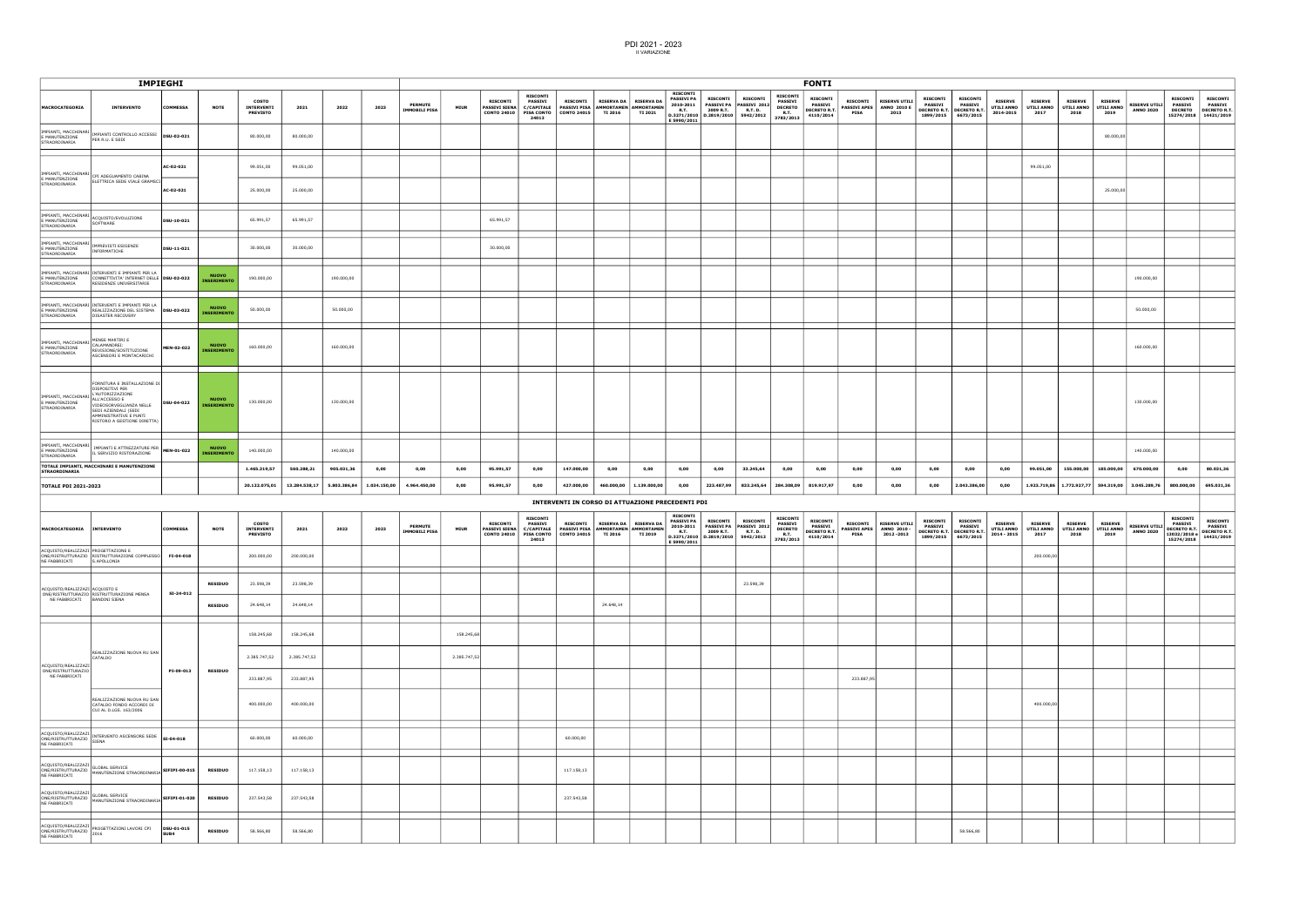|                                                                              | <b>IMPIEGHI</b>                                                                                                                                                           |                                |                |                                        |            |      |      |                                        |             |                                             |                            |                 |                                                                                                                                          |                                                               |                                   | <b>FONTI</b>                                              |                                                                             |                                                                                                                |                |                                             |                                                 |                                                                    |                                                                                                                         |
|------------------------------------------------------------------------------|---------------------------------------------------------------------------------------------------------------------------------------------------------------------------|--------------------------------|----------------|----------------------------------------|------------|------|------|----------------------------------------|-------------|---------------------------------------------|----------------------------|-----------------|------------------------------------------------------------------------------------------------------------------------------------------|---------------------------------------------------------------|-----------------------------------|-----------------------------------------------------------|-----------------------------------------------------------------------------|----------------------------------------------------------------------------------------------------------------|----------------|---------------------------------------------|-------------------------------------------------|--------------------------------------------------------------------|-------------------------------------------------------------------------------------------------------------------------|
| <b>MACROCATEGORIA</b>                                                        | <b>INTERVENTO</b>                                                                                                                                                         | <b>COMMESSA</b>                | <b>NOTE</b>    | COSTO<br>INTERVENTI<br><b>PREVISTO</b> | 2021       | 2022 | 2023 | <b>PERMUTE</b><br><b>IMMOBILI PISA</b> | <b>MIUR</b> | <b>RISCONTI</b><br>PASSIVI SIENA C/CAPITALE | <b>RISCONTI</b><br>PASSIVI | <b>RISCONTI</b> | <b>RISCONTI</b><br><b>PASSIVI PA</b><br>RISERVA DA   RISERVA DA  <br>2010-2011<br>PASSIVI PISA AMMORTAMEN AMMORTAMEN EULE<br>E 5990/2011 | <b>RISCONTI</b><br><b>RISCONTI</b><br>PASSIVI PA PASSIVI 2012 | <b>RISCONTI</b><br><b>PASSIVI</b> | <b>RISCONTI</b><br><b>PASSIVI</b><br>DECRETO DECRETO R.T. | RISCONTI RISERVE UTILI<br>PASSIVI APES   ANNO 2010 E<br><b>PISA</b><br>2013 | <b>RISCONTI</b><br><b>RISCONTI</b><br><b>PASSIVI</b><br><b>PASSIVI</b><br>DECRETO R.T. DECRETO R.T. UTILI ANNO | <b>RISERVE</b> | <b>RISERVE</b><br><b>UTILI ANNO</b><br>2017 | <b>RISERVE</b><br>UTILI ANNO UTILI ANNO<br>2018 | <b>RISERVE</b><br><b>RISERVE UTILI</b><br><b>ANNO 2020</b><br>2019 | <b>RISCONTI</b><br><b>RISCONTI</b><br><b>PASSIVI</b><br><b>PASSIVI</b><br>DECRETO DECRETO R.T.<br>15274/2018 14421/2019 |
| NE FABBRICATI                                                                | ACQUISTO/REALIZZAZI<br>ONE/RISTRUTTURAZIO PROGETTAZIONI LAVORI CPI<br>DELENCATION DI 2016                                                                                 | DSU-01-015<br>SUB4             |                | 150.000,00                             | 150.000,00 |      |      |                                        |             |                                             |                            |                 |                                                                                                                                          |                                                               |                                   |                                                           | 150.000,00                                                                  |                                                                                                                |                |                                             |                                                 |                                                                    |                                                                                                                         |
| ACQUISTO/REALIZZAZI<br>NE FABBRICATI                                         | ONE/RISTRUTTURAZIO CPI RU SAN MINIATO I                                                                                                                                   | DSU-01-015<br>SUB5             |                | 80.000,00                              | 80.000,00  |      |      |                                        |             |                                             |                            |                 |                                                                                                                                          |                                                               |                                   |                                                           |                                                                             | 80.000,00                                                                                                      |                |                                             |                                                 |                                                                    |                                                                                                                         |
| ACQUISTO/REALIZZAZI<br>NE FABBRICATI                                         | ONE/RISTRUTTURAZIO CPI RU FONTEBRANDA                                                                                                                                     | DSU-01-015<br><b>SUB14</b>     | <b>RESIDUO</b> | 347.199,20                             | 347.199,20 |      |      |                                        |             |                                             |                            |                 |                                                                                                                                          |                                                               |                                   |                                                           |                                                                             | 315.232,20                                                                                                     |                | 31.967,00                                   |                                                 |                                                                    |                                                                                                                         |
| ACQUISTO/REALIZZAZI<br>ONE/RISTRUTTURAZIO CPI RU CIPRESSINO<br>NE FABBRICATI |                                                                                                                                                                           | DSU-01-015<br>SUB8             | <b>RESIDUO</b> | 382.010,55                             | 382.010,55 |      |      |                                        |             |                                             |                            |                 |                                                                                                                                          |                                                               |                                   |                                                           |                                                                             | 346.666,45                                                                                                     |                | 35.344,10                                   |                                                 |                                                                    |                                                                                                                         |
| ACQUISTO/REALIZZAZI<br>ONE/RISTRUTTURAZIO CPI RU SAN GALLO<br>NE FABBRICATI  |                                                                                                                                                                           | DSU-01-015<br><b>SUB9</b>      | <b>RESIDUO</b> | 139.121,47                             | 139.121,47 |      |      |                                        |             |                                             |                            |                 |                                                                                                                                          |                                                               |                                   |                                                           |                                                                             | 107.801,47                                                                                                     |                | 31.320,00                                   |                                                 |                                                                    |                                                                                                                         |
| ACQUISTO/REALIZZAZI<br>ONE/RISTRUTTURAZIO CPI RU VARLUNGO<br>NE FABBRICATI   |                                                                                                                                                                           | DSU-01-015<br>SUB <sub>2</sub> | <b>RESIDUO</b> | 50.501,23                              | 50.501,23  |      |      |                                        |             |                                             |                            |                 |                                                                                                                                          |                                                               |                                   |                                                           |                                                                             | 5.501,23                                                                                                       |                | 45.000,00                                   |                                                 |                                                                    |                                                                                                                         |
| ACQUISTO/REALIZZAZI<br>NE FABBRICATI                                         | ONE/RISTRUTTURAZIO CPI RU VARLUNGO VARIANTE                                                                                                                               | <b>DSU-01-015<br/>SUB2</b>     | <b>RESIDUO</b> | 27.202,00                              | 27.202,00  |      |      |                                        |             |                                             |                            | 8.549,40        |                                                                                                                                          | 18.652,60 DECRETO 5990                                        |                                   |                                                           |                                                                             |                                                                                                                |                |                                             |                                                 |                                                                    |                                                                                                                         |
| ACQUISTO/REALIZZAZI<br>ONE/RISTRUTTURAZIO CPI RU DON BOSCO<br>NE FABBRICATI  |                                                                                                                                                                           | DSU-01-015<br>SUB3             | <b>RESIDUO</b> | 405.379,02                             | 405.379,02 |      |      |                                        |             |                                             |                            |                 |                                                                                                                                          |                                                               |                                   |                                                           |                                                                             | 357.379,02                                                                                                     |                | 48.000,00                                   |                                                 |                                                                    |                                                                                                                         |
| ACQUISTO/REALIZZAZI<br>ONE/RISTRUTTURAZIO CPI RU NETTUNO<br>NE FABBRICATI    |                                                                                                                                                                           | PI-03-016                      |                | 50.000,00                              | 50.000,00  |      |      |                                        |             |                                             |                            | 20.000,00       |                                                                                                                                          |                                                               |                                   |                                                           |                                                                             |                                                                                                                |                | 30.000,00                                   |                                                 |                                                                    |                                                                                                                         |
| ACQUISTO/REALIZZAZI<br>NE FABBRICATI                                         | ONE/RISTRUTTURAZIO CPI RU CALAMANDREI                                                                                                                                     | DSU-01-015<br>SUB <sub>1</sub> | <b>RESIDUO</b> | 25.916,88                              | 25.916,88  |      |      |                                        |             |                                             |                            |                 |                                                                                                                                          |                                                               |                                   |                                                           |                                                                             |                                                                                                                |                | 25.916,88                                   |                                                 |                                                                    |                                                                                                                         |
| ACQUISTO/REALIZZAZI<br>NE FABBRICATI                                         | ONE/RISTRUTTURAZIO  INTERVENTI PER CPI RU UOPINI  ALL-07-019                                                                                                              |                                |                | 41.351,45                              | 41.351,45  |      |      |                                        |             |                                             |                            |                 |                                                                                                                                          |                                                               |                                   |                                                           |                                                                             | 41.351,45                                                                                                      |                |                                             |                                                 |                                                                    |                                                                                                                         |
| NE FABBRICATI                                                                | ACQUISTO/REALIZZAZI ADEGUAMENTO IMPIANTO PER<br>ONE/RISTRUTTURAZIO RILEVAZIONE INCENDI<br>S.MINIATO II                                                                    | ALL-08-019                     |                | 39.222,67                              | 39.222,67  |      |      |                                        |             |                                             |                            |                 |                                                                                                                                          |                                                               |                                   |                                                           |                                                                             |                                                                                                                |                | 39.222,67                                   |                                                 |                                                                    |                                                                                                                         |
| NE FABBRICATI                                                                | ACQUISTO/REALIZZAZI<br>  ONE/RISTRUTTURAZIO  <br>  ONE/RISTRUTTURAZIO  <br>  OROGETTAZIONI                                                                                | DSU-03-015                     | <b>RESIDUO</b> | 69.191,72                              | 69.191,72  |      |      |                                        |             |                                             |                            |                 |                                                                                                                                          |                                                               |                                   | 10.114,27                                                 |                                                                             |                                                                                                                |                | 59.077,45                                   |                                                 |                                                                    |                                                                                                                         |
| ACQUISTO/REALIZZAZI<br>NE FABBRICATI                                         | ONE/RISTRUTTURAZIO  INCENTIVI FUNZIONI TECNICHE  DSU-04-017                                                                                                               |                                |                | 42.060,84                              | 42.060,84  |      |      |                                        |             |                                             | 42.060,84                  |                 |                                                                                                                                          |                                                               |                                   |                                                           |                                                                             |                                                                                                                |                |                                             |                                                 |                                                                    |                                                                                                                         |
| ACQUISTO/REALIZZAZI<br>NE FABBRICATI                                         | ACQUISTO/REALIZZAZI LAVORI REMOTIZZAZIONE<br>ONE/RISTRUTTURAZIO MPIANTI RU CAMPUS FIRENZE                                                                                 | ALL-02-020                     |                | 85.000,00                              | 85.000,00  |      |      |                                        |             |                                             |                            | 85.000,00       |                                                                                                                                          |                                                               |                                   |                                                           |                                                                             |                                                                                                                |                |                                             |                                                 |                                                                    |                                                                                                                         |
| NE FABBRICATI                                                                | MENSA MARTIRI:<br>ACQUISTO/REALIZZAZI REALIZZAZIONE IMPIANTI DI<br>ONE/RISTRUTTURAZIO AREAZIONE/CLIMATIZZAZIONE MEN-02-019<br>LOCALI NUOVO SPOGLIATOIO<br>UOMINI E CUCINA |                                |                | 120.000,00                             | 120.000,00 |      |      |                                        |             |                                             |                            |                 |                                                                                                                                          |                                                               |                                   |                                                           |                                                                             |                                                                                                                |                |                                             |                                                 |                                                                    | 120.000,00                                                                                                              |
| NE FABBRICATI                                                                | ACQUISTO/REALIZZAZI MANUTENZIONE STRAORDINARIA<br>ONE/RISTRUTTURAZIO BAGNI E IMPIANTI RU DON<br><b>BOSCO</b>                                                              | PI-02-014                      | <b>RESIDUO</b> | 131.605,28                             | 131.605,28 |      |      |                                        |             |                                             |                            |                 |                                                                                                                                          | 108.508,10                                                    |                                   |                                                           |                                                                             |                                                                                                                |                | 23.097,18                                   |                                                 |                                                                    |                                                                                                                         |
| ACQUISTO/REALIZZAZI RIFACIMENTO<br>NE FABBRICATI                             | ONE/RISTRUTTURAZIO   IMPERMEABILIZZAZIONE RU   PI-05-014<br>DON BOSCO E FASCETTI                                                                                          |                                | <b>RESIDUO</b> | 45.513,90                              | 45.513,90  |      |      |                                        |             |                                             |                            |                 |                                                                                                                                          | 30.513,90 DECRETO 3271                                        |                                   |                                                           |                                                                             |                                                                                                                |                | 15.000,00                                   |                                                 |                                                                    |                                                                                                                         |
| E ARREDI                                                                     | ATTREZZATURE, MOBILI ARREDI E TORNELLI PROJECT<br>VIALE MORGAGNI                                                                                                          | FI-01-018                      | <b>RESIDUO</b> | 112.204,53                             | 112.204,53 |      |      |                                        |             |                                             |                            |                 |                                                                                                                                          |                                                               |                                   |                                                           |                                                                             |                                                                                                                |                | 112.204,53                                  |                                                 |                                                                    |                                                                                                                         |
| E ARREDI                                                                     | ATTREZZATURE, MOBILI NUOVI ARREDI PER RESIDENZE   DSU-01-017                                                                                                              |                                | <b>RESIDUO</b> | 45.489,00                              | 45.489,00  |      |      |                                        |             |                                             |                            |                 |                                                                                                                                          |                                                               |                                   |                                                           |                                                                             |                                                                                                                | 5.889,00       | 39.600,00                                   |                                                 |                                                                    |                                                                                                                         |
| E ARREDI                                                                     | ATTREZZATURE, MOBILI NUOVI ARREDI PER RESIDENZE   DSU-01-018                                                                                                              |                                |                | 380.000,00                             | 380.000,00 |      |      |                                        |             |                                             |                            |                 |                                                                                                                                          |                                                               |                                   |                                                           |                                                                             |                                                                                                                |                | 380.000,00                                  |                                                 |                                                                    |                                                                                                                         |
| E ARREDI                                                                     | ATTREZZATURE, MOBILI IMPIANTI DI COTTURA SERVIZIO AC-01-017<br>RISTORAZIONE                                                                                               |                                | <b>RESIDUO</b> | 27.529,23                              | 27.529,23  |      |      |                                        |             |                                             |                            |                 |                                                                                                                                          |                                                               |                                   |                                                           |                                                                             |                                                                                                                | 27.529,23      |                                             |                                                 |                                                                    |                                                                                                                         |
| E ARREDI                                                                     | ATTREZZATURE, MOBILI ATTREZZATURE DA CUCINA<br>SERVIZIO RISTORAZIONE                                                                                                      | DSU-03-016                     |                | 35.000,00                              | 35.000,00  |      |      |                                        |             |                                             |                            |                 |                                                                                                                                          | 35.000,00                                                     |                                   |                                                           |                                                                             |                                                                                                                |                |                                             |                                                 |                                                                    |                                                                                                                         |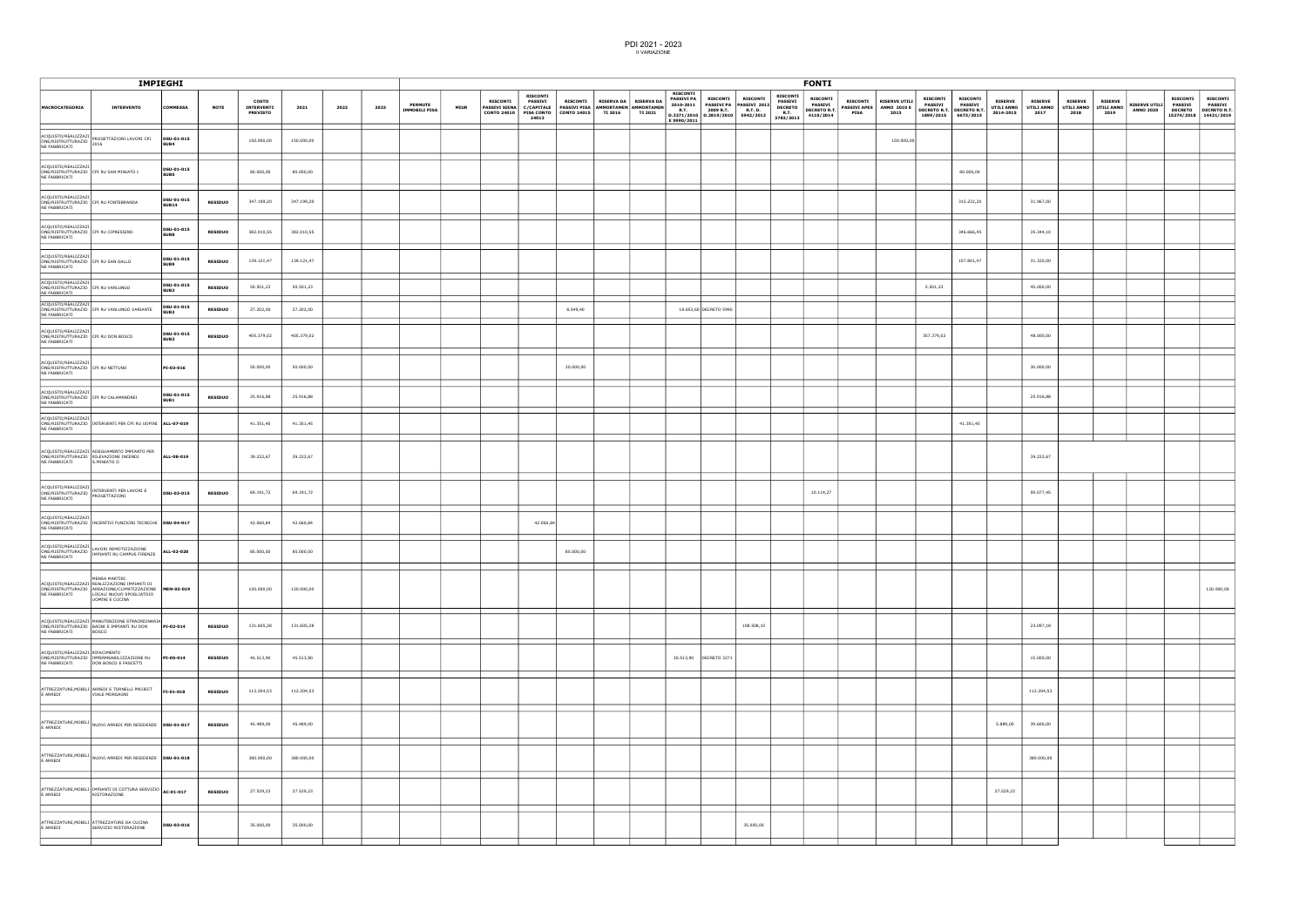|                                                                           |                                                                                                                                                                                                                                                  | IMPIEGHI        |                |                                               |            |      |      |                                        |             |                 |                                                                                                                                                                           |                 |           |                                           |                                                                                 |                                                                                                                                                                                                                                                                                                       |            |                 | <b>FONTI</b>                                                          |             |                                                              |                                                                                                                                                                                                                                                |                              |                             |                        |                        |                        |                                          |                                   |                                                                             |
|---------------------------------------------------------------------------|--------------------------------------------------------------------------------------------------------------------------------------------------------------------------------------------------------------------------------------------------|-----------------|----------------|-----------------------------------------------|------------|------|------|----------------------------------------|-------------|-----------------|---------------------------------------------------------------------------------------------------------------------------------------------------------------------------|-----------------|-----------|-------------------------------------------|---------------------------------------------------------------------------------|-------------------------------------------------------------------------------------------------------------------------------------------------------------------------------------------------------------------------------------------------------------------------------------------------------|------------|-----------------|-----------------------------------------------------------------------|-------------|--------------------------------------------------------------|------------------------------------------------------------------------------------------------------------------------------------------------------------------------------------------------------------------------------------------------|------------------------------|-----------------------------|------------------------|------------------------|------------------------|------------------------------------------|-----------------------------------|-----------------------------------------------------------------------------|
| <b>MACROCATEGORIA</b>                                                     | <b>INTERVENTO</b>                                                                                                                                                                                                                                | <b>COMMESSA</b> | <b>NOTE</b>    | <b>COSTO</b><br>INTERVENTI<br><b>PREVISTO</b> | 2021       | 2022 | 2023 | <b>PERMUTE</b><br><b>IMMOBILI PISA</b> | <b>MIUR</b> | <b>RISCONTI</b> | <b>RISCONTI</b><br><b>PASSIVI</b><br>PASSIVI SIENA   C/CAPITALE   PASSIVI PISA   AMMORTAMEN   AMMORTAMEN  <br>CONTO 24010   PISA CONTO   CONTO 24015   TI 2016  <br>24013 | <b>RISCONTI</b> |           | RISERVA DA   RISERVA DA<br><b>TI 2021</b> | <b>RISCONTI</b><br><b>PASSIVI PA</b><br>2010-2011<br><b>R.T.</b><br>E 5990/2011 | RISCONTI RISCONTI PASSIVI 2012<br>PASSIVI PA R.T. D. DECRETO<br>2009 R.T. R.T. D. R.T. PASSIVI 2014<br>$\begin{array}{ c c c c c c c c c c c } \hline \text{R.T.} & \text{2003 cm} & \text{m.t.} \\ \hline \text{D.3271/2010} & \text{D.2819/2010} & \text{5942/2012} & \text{3783/2013} \end{array}$ |            | <b>RISCONTI</b> | <b>RISCONTI</b><br><b>PASSIVI</b><br><b>DECRETO R.T.</b><br>4110/2014 | <b>PISA</b> | RISCONTI RISERVE UTILI<br>PASSIVI APES   ANNO 2010 E<br>2013 | <b>RISCONTI</b><br><b>PASSIVI</b> PASSIVI <b>PASSIVI EXAMPLE PRODUCTLY ANNO THE PASSIVE DECRETO R.T.</b> DECRETO R.T. <b>DECRETO R.T. DALLA ANNO THE PASSIVE PARTICLE AND DISCRETO R.T. DALLA AND DISCRETO R.T. PARTICLE AND </b><br>1899/2015 | <b>RISCONTI</b><br>6673/2015 | <b>RISERVE</b><br>2014-2015 | <b>RISERVE</b><br>2017 | <b>RISERVE</b><br>2018 | <b>RISERVE</b><br>2019 | <b>RISERVE UTILI</b><br><b>ANNO 2020</b> | <b>RISCONTI</b><br><b>PASSIVI</b> | <b>RISCONTI</b><br>PASSIVI<br>DECRETO DECRETO R.T.<br>15274/2018 14421/2019 |
| E MANUTENZIONE<br>STRAORDINARIA                                           | IMPIANTI, MACCHINARI DISPOSITIVI PER PROTOCOLLO<br>INFORMATICO (STAMPANTI<br>ETICHETTE, SCANNER)                                                                                                                                                 | DSU-01-020      | <b>RESIDUO</b> | 31.031,92                                     | 31.031,92  |      |      |                                        |             |                 |                                                                                                                                                                           | 31.031,92       |           |                                           |                                                                                 |                                                                                                                                                                                                                                                                                                       |            |                 |                                                                       |             |                                                              |                                                                                                                                                                                                                                                |                              |                             |                        |                        |                        |                                          |                                   |                                                                             |
| STRAORDINARIA                                                             | IMPIANTI, MACCHINARI ADEGUAMENTO NORMATIVO O<br>IMPLEMENTAZIONE NUOVE<br>FUNZIONALITA'                                                                                                                                                           | DSU-01-021      | <b>RESIDUO</b> | 48.769,50                                     | 48.769,50  |      |      |                                        |             |                 |                                                                                                                                                                           | 48.769,50       |           |                                           |                                                                                 |                                                                                                                                                                                                                                                                                                       |            |                 |                                                                       |             |                                                              |                                                                                                                                                                                                                                                |                              |                             |                        |                        |                        |                                          |                                   |                                                                             |
| IMPIANTI, MACCHINARI<br>E MANUTENZIONE<br>STRAORDINARIA                   | INFORMATIZZAZIONE<br>MAGAZZINO MENSA                                                                                                                                                                                                             | DSU-01-022      | <b>RESIDUO</b> | 15.372,00                                     | 15.372,00  |      |      |                                        |             |                 |                                                                                                                                                                           | 15.372,00       |           |                                           |                                                                                 |                                                                                                                                                                                                                                                                                                       |            |                 |                                                                       |             |                                                              |                                                                                                                                                                                                                                                |                              |                             |                        |                        |                        |                                          |                                   |                                                                             |
| IMPIANTI, MACCHINARI INCARICO VERIFICA<br>E MANUTENZIONE<br>STRAORDINARIA | VULNERABILITA' SISMICA RU FI-05-018<br>SALVEMINI                                                                                                                                                                                                 |                 |                | 38.000,00                                     | 38.000,00  |      |      |                                        |             |                 |                                                                                                                                                                           |                 |           |                                           |                                                                                 |                                                                                                                                                                                                                                                                                                       | 38.000,00  |                 |                                                                       |             |                                                              |                                                                                                                                                                                                                                                |                              |                             |                        |                        |                        |                                          |                                   |                                                                             |
| IMPIANTI, MACCHINARI INCARICO VERIFICA<br>E MANUTENZIONE<br>STRAORDINARIA | VULNERABILITA' SISMICA RU FI-02-018<br>GRAMSCI                                                                                                                                                                                                   |                 |                | 22.860,00                                     | 22.860,00  |      |      |                                        |             |                 |                                                                                                                                                                           |                 |           |                                           |                                                                                 |                                                                                                                                                                                                                                                                                                       | 22.860,00  |                 |                                                                       |             |                                                              |                                                                                                                                                                                                                                                |                              |                             |                        |                        |                        |                                          |                                   |                                                                             |
| IMPIANTI, MACCHINARI INCARICO VERIFICA<br>STRAORDINARIA                   | E MANUTENZIONE VULNERABILITA' SISMICA RU SI-01-018<br><b>FONTEBRANDA</b>                                                                                                                                                                         |                 |                | 15.503,53                                     | 15.503,53  |      |      |                                        |             |                 |                                                                                                                                                                           |                 |           |                                           |                                                                                 |                                                                                                                                                                                                                                                                                                       | 15.503,53  |                 |                                                                       |             |                                                              |                                                                                                                                                                                                                                                |                              |                             |                        |                        |                        |                                          |                                   |                                                                             |
| IMPIANTI, MACCHINARI INCARICO VERIFICA<br>E MANUTENZIONE<br>STRAORDINARIA | VULNERABILITA' SISMICA RU SI-02-018<br>BANDINI                                                                                                                                                                                                   |                 |                | 12.305,49                                     | 12.305,49  |      |      |                                        |             |                 |                                                                                                                                                                           |                 |           |                                           |                                                                                 |                                                                                                                                                                                                                                                                                                       | 12.305,49  |                 |                                                                       |             |                                                              |                                                                                                                                                                                                                                                |                              |                             |                        |                        |                        |                                          |                                   |                                                                             |
| IMPIANTI, MACCHINARI INCARICO VERIFICA<br>STRAORDINARIA                   | E MANUTENZIONE VULNERABILITA' SISMICA RU FI-03-018<br>VARLUNGO                                                                                                                                                                                   |                 |                | 28.200,00                                     | 28.200,00  |      |      |                                        |             |                 |                                                                                                                                                                           |                 |           |                                           |                                                                                 | 28.200,00 DECRETO                                                                                                                                                                                                                                                                                     |            |                 |                                                                       |             |                                                              |                                                                                                                                                                                                                                                |                              |                             |                        |                        |                        |                                          |                                   |                                                                             |
| IMPIANTI, MACCHINARI INCARICO VERIFICA<br>E MANUTENZIONE<br>STRAORDINARIA | VULNERABILITA' SISMICA RU SI-03-018<br>PICCOLOMINI                                                                                                                                                                                               |                 |                | 28.968,08                                     | 28.968,08  |      |      |                                        |             |                 |                                                                                                                                                                           |                 |           |                                           | 28.968,08 DECRETO                                                               |                                                                                                                                                                                                                                                                                                       |            |                 |                                                                       |             |                                                              |                                                                                                                                                                                                                                                |                              |                             |                        |                        |                        |                                          |                                   |                                                                             |
| IMPIANTI, MACCHINARI<br>E MANUTENZIONE<br>STRAORDINARIA                   | INCARICO VERIFICA<br>VULNERABILITA' SISMICA                                                                                                                                                                                                      | GEN-01-018      |                | 145.500,00                                    | 145.500,00 |      |      |                                        |             |                 |                                                                                                                                                                           |                 |           |                                           |                                                                                 |                                                                                                                                                                                                                                                                                                       |            |                 |                                                                       |             |                                                              |                                                                                                                                                                                                                                                |                              |                             | 145.500,00             |                        |                        |                                          |                                   |                                                                             |
| NE FABBRICATI                                                             | ACQUISTO/REALIZZAZI RESIDENZA NETTUNO:<br>ONE/RISTRUTTURAZIO SOSTITUZIONE CENTRALE<br>TERMICA                                                                                                                                                    | ALL-03-019      |                | 70.000,00                                     | 70.000,00  |      |      |                                        |             |                 |                                                                                                                                                                           |                 |           |                                           |                                                                                 |                                                                                                                                                                                                                                                                                                       |            |                 |                                                                       |             |                                                              |                                                                                                                                                                                                                                                |                              |                             |                        |                        |                        |                                          |                                   | 70.000,00                                                                   |
| E MANUTENZIONE<br>STRAORDINARIA                                           | IMPIANTI, MACCHINARI<br>CENTRALE TERMICA RU DON<br><b>BOSCO</b>                                                                                                                                                                                  | PI-02-018       |                | 13.383,20                                     | 13.383,20  |      |      |                                        |             |                 |                                                                                                                                                                           |                 |           |                                           |                                                                                 |                                                                                                                                                                                                                                                                                                       |            |                 |                                                                       |             | 13.383,20                                                    |                                                                                                                                                                                                                                                |                              |                             |                        |                        |                        |                                          |                                   |                                                                             |
| IMPIANTI, MACCHINARI<br>E MANUTENZIONE<br>STRAORDINARIA                   | CENTRALE TERMICA RU<br>MARISCOGLIO                                                                                                                                                                                                               | PI-03-018       |                | 13.500,00                                     | 13.500,00  |      |      |                                        |             |                 |                                                                                                                                                                           |                 |           |                                           |                                                                                 |                                                                                                                                                                                                                                                                                                       |            |                 |                                                                       |             | 13.500,00                                                    |                                                                                                                                                                                                                                                |                              |                             |                        |                        |                        |                                          |                                   |                                                                             |
| E MANUTENZIONE<br>STRAORDINARIA                                           | TERMICHE CDS CALAMANDREI                                                                                                                                                                                                                         | CT-01-018       | <b>RESIDUO</b> | 96.254,95                                     | 96.254,95  |      |      |                                        |             |                 |                                                                                                                                                                           | 96.254,95       |           |                                           |                                                                                 |                                                                                                                                                                                                                                                                                                       |            |                 |                                                                       |             |                                                              |                                                                                                                                                                                                                                                |                              |                             |                        |                        |                        |                                          |                                   |                                                                             |
| IMPIANTI, MACCHINARI<br>E MANUTENZIONE<br>STRAORDINARIA                   | SOSTITUZIONE CENTRALI<br>TERMICHE VIALE GRAMSCI                                                                                                                                                                                                  | CT-02-018       |                | 28.000,00                                     | 28.000,00  |      |      |                                        |             |                 |                                                                                                                                                                           | 28.000,00       |           |                                           |                                                                                 |                                                                                                                                                                                                                                                                                                       |            |                 |                                                                       |             |                                                              |                                                                                                                                                                                                                                                |                              |                             |                        |                        |                        |                                          |                                   |                                                                             |
| IMPIANTI, MACCHINARI<br>E MANUTENZIONE<br>STRAORDINARIA                   | SOSTITUZIONE CENTRALI<br>TERMICHE R.U. FASCETTI                                                                                                                                                                                                  | CT-03-018       |                | 70.000,00                                     | 70.000,00  |      |      |                                        |             |                 |                                                                                                                                                                           | 70.000,00       |           |                                           |                                                                                 |                                                                                                                                                                                                                                                                                                       |            |                 |                                                                       |             |                                                              |                                                                                                                                                                                                                                                |                              |                             |                        |                        |                        |                                          |                                   |                                                                             |
|                                                                           | $\left \begin{array}{l}\texttt{ACQUISTO/REALIZZAZI}\\ \texttt{ONE/RISTRUTURAZIO} \end{array}\right \begin{array}{l}\texttt{INCENTIVO FUNZIONI TECNICHE}\\ \texttt{DUSI'AD1-019}\end{array}\right \begin{array}{l}\texttt{INC-01-019}\end{array}$ |                 |                | 105.049,82                                    | 105.049,82 |      |      |                                        |             |                 |                                                                                                                                                                           |                 |           |                                           |                                                                                 |                                                                                                                                                                                                                                                                                                       | 105.049,82 |                 |                                                                       |             |                                                              |                                                                                                                                                                                                                                                |                              |                             |                        |                        |                        |                                          |                                   |                                                                             |
|                                                                           | NUOVO CAMMINAMENTO<br>AGGIUNTIVE                                                                                                                                                                                                                 | FI-02-016       | <b>RESIDUO</b> | 40.000,00                                     | 40.000,00  |      |      |                                        |             |                 |                                                                                                                                                                           |                 |           |                                           |                                                                                 |                                                                                                                                                                                                                                                                                                       | 40.000,00  |                 |                                                                       |             |                                                              |                                                                                                                                                                                                                                                |                              |                             |                        |                        |                        |                                          |                                   |                                                                             |
|                                                                           | ACQUISTO/REALIZZAZI LAVORI ADEGUAMENTO<br>ONE/RISTRUTTURAZIO ANTINCENDIO RU GARIBALDI- PI-02-016<br>NE FABBRICATI INCENTIVI                                                                                                                      |                 | <b>RESIDUO</b> | 16.164,60                                     | 16.164,60  |      |      |                                        |             |                 |                                                                                                                                                                           | 16.164,60       |           |                                           |                                                                                 |                                                                                                                                                                                                                                                                                                       |            |                 |                                                                       |             |                                                              |                                                                                                                                                                                                                                                |                              |                             |                        |                        |                        |                                          |                                   |                                                                             |
|                                                                           | ACQUISTO/REALIZZAZI<br> ONE/RISTRUTTURAZIO  <br>  ve eapableati<br>  ve eapableati                                                                                                                                                               |                 | <b>RESIDUO</b> | 48.629,52                                     | 48.629,52  |      |      |                                        |             |                 |                                                                                                                                                                           |                 | 30.629,52 |                                           |                                                                                 |                                                                                                                                                                                                                                                                                                       |            |                 |                                                                       |             |                                                              |                                                                                                                                                                                                                                                |                              |                             | 18.000,00              |                        |                        |                                          |                                   |                                                                             |
| NE FABBRICATI                                                             | ACQUISTO/REALIZZAZI RIQUALIFICAZIONE AREA<br>ONE/RISTRUTTURAZIO DISTRIBUTIVE MENSA MARTIRI PI-10-013<br>INCENTIVI                                                                                                                                |                 | <b>RESIDUO</b> | 10.500,00                                     | 10.500,00  |      |      |                                        |             |                 |                                                                                                                                                                           |                 |           |                                           |                                                                                 |                                                                                                                                                                                                                                                                                                       |            |                 | 10.500,00                                                             |             |                                                              |                                                                                                                                                                                                                                                |                              |                             |                        |                        |                        |                                          |                                   |                                                                             |
|                                                                           |                                                                                                                                                                                                                                                  |                 |                |                                               |            |      |      |                                        |             |                 |                                                                                                                                                                           |                 |           |                                           |                                                                                 |                                                                                                                                                                                                                                                                                                       |            |                 |                                                                       |             |                                                              |                                                                                                                                                                                                                                                |                              |                             |                        |                        |                        |                                          |                                   |                                                                             |